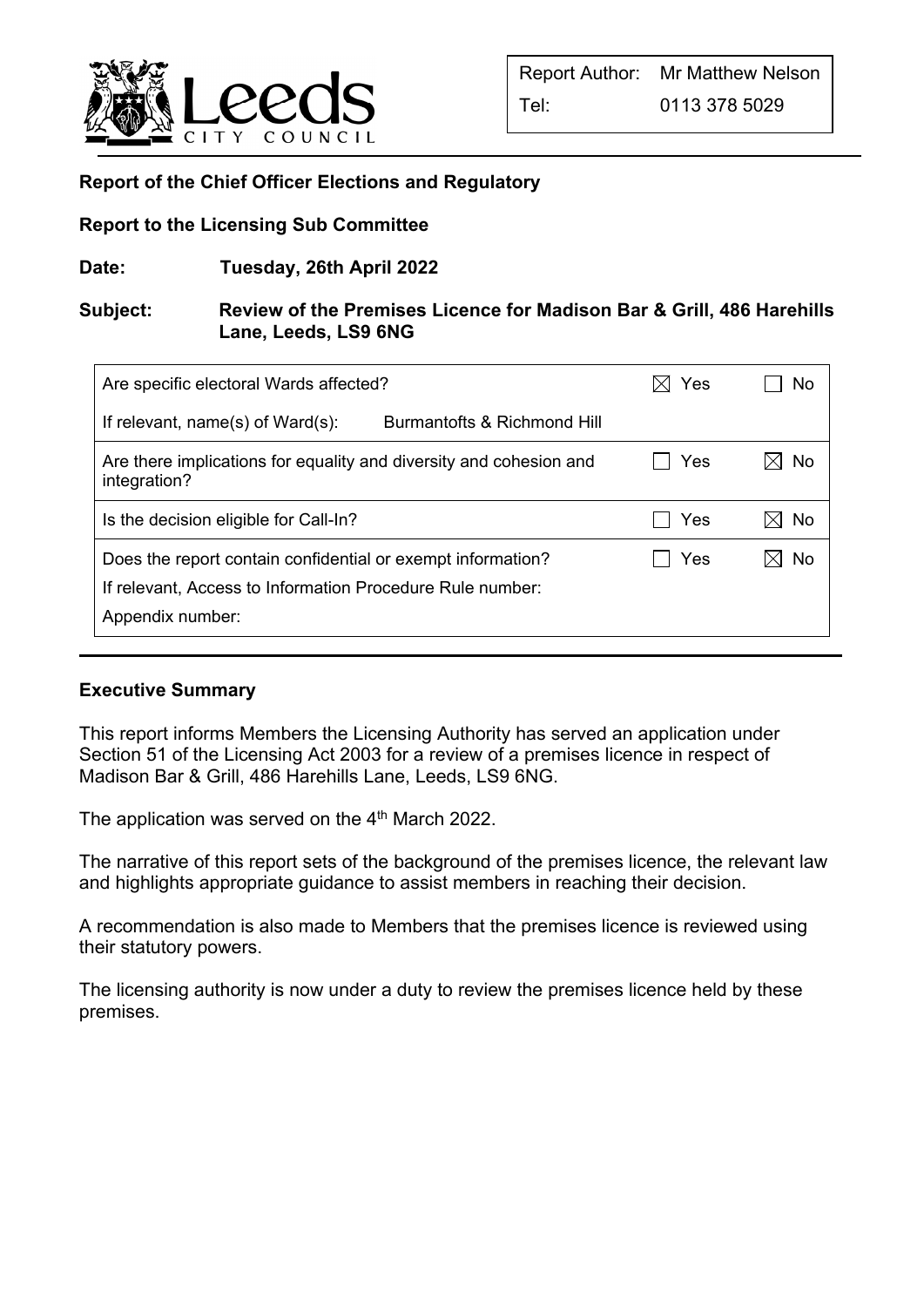## **1.0 Purpose of this Report**

- 1.1 This report informs Members of the Licensing Sub Committee of an application for a licence review made by the Licensing Authority in respect of Madison Bar & Grill, 486 Harehills Lane, Leeds, LS9 6NG. The application is made on the grounds of the prevention of crime and disorder and the prevention of public nuisance.
- 1.2 The application and supporting information can be found at **Appendix A** of the report.

### **2.0 Background Information**

- 2.1 An application for the grant of a premises licence was received by the Licensing Authority on 28th April 2017. The application was made by, Mr Salman Haydaran, and granted as applied for subject to measures agreed with the Environmental Protection Team.
- 2.2 An application to appoint Mr James O'Donnell as the Designated Premises Supervisor was received by the Licensing Authority on 15th August 2017. The application did not attract an objection from West Yorkshire Police and the application was duly granted.
- 2.3 Between July 2019 and November 2019, a number of incidents associated with the premises, including knife related assaults, led West Yorkshire Police to have serious concerns the licence holder and staff at the premises did not have the attitude or strength to deal with the clientele the venue attracted.
- 2.4 To address the issues with immediate action West Yorkshire Police lodged a summary review application on 19<sup>th</sup> November 2019. Receipt of the application led to a hearing to consider interim steps pending the substantial review hearing where Members of the Licensing Sub Committee resolved to suspend the premises licence with immediate effect.
- 2.5 During the consultation period the application attracted a representation from the Licensing Authority supporting the application for summary review sought by West Yorkshire Police.
- 2.6 The substantial review hearing proceeded on the  $17<sup>th</sup>$  December 2019. The Licensing Sub Committee was satisfied that there were on going issues with the behaviour of people immediately outside the licenced premises and this had escalated to a number of serious knife related incidents on the 13<sup>th</sup> July 2019, 27<sup>th</sup> October 2019 and 9th November 2019. The Licensing Sub-Committee found that these incidents did take place and were closely associated with the licenced premises.
- 2.7 The Licensing Sub Committee found that the Premises Licence holder had demonstrated a complete lack of any positive action or initiative, and he had demonstrated a complete failure to act appropriately when required to uphold the licensing objectives. As such, the Licensing Sub Committee resolved that the only proportionate decision was to revoke the Premises Licence.
- 2.8 On the  $20<sup>th</sup>$  August 2020, an application for the grant of a new premises licence was received by the Licensing Authority. The application was made by the current premises licence holder, The Madison Bar & Grill Ltd., and suggested the premises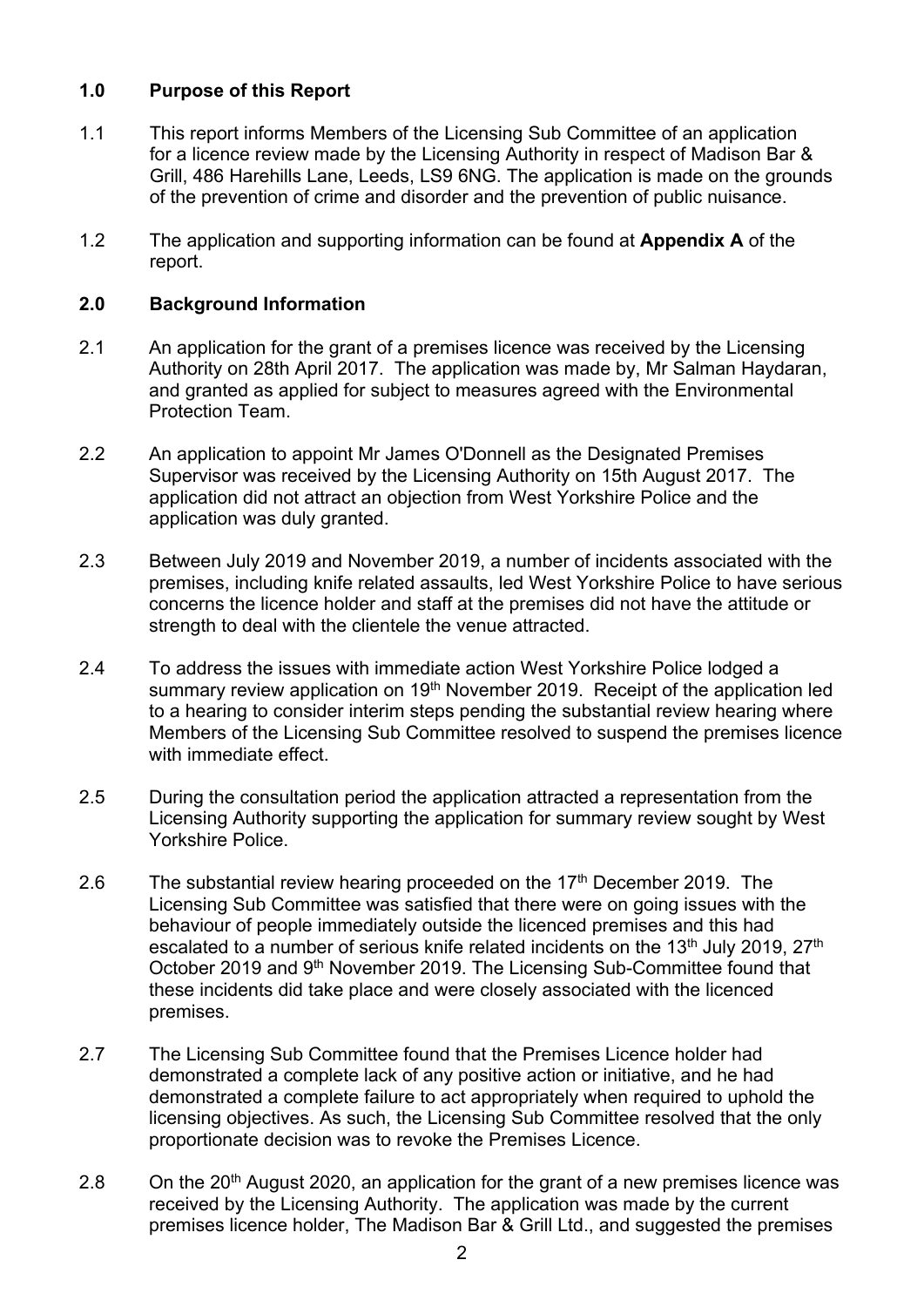intended to operate as an Afro-Caribbean Bar & Grill, serving a variety of Caribbean food and drinks.

- 2.9 Representations on behalf of West Yorkshire Police and Leeds City Council's Environmental Protection Team were received to the application suggesting a number of additional measures to promote the licensing objectives, which applicant agreed to.
- 2.10 With no matters outstanding the application was granted subject to the agreements reached.
- 2.11 Further to the above the Licensing Authority has recorded two applications to vary the licence to specify new individuals as the Designated Premises Supervisor. The applications on both occasions did not attract objections from West Yorkshire Police and they were granted as requested.
- 2.12 Following receipt of the review application Members of the Licensing Sub are due to consider today, a further application to vary the licence to specify Mr James O'Donnell as the Designated Premises Supervisor was served on the Licensing Authority on the  $8<sup>th</sup>$  March 2022.
- 2.13 Due to Mr O'Donnell's direct link to the premise and his position as the Designated Premises Supervisor in respect of the previous premises licence which was revoked following the summary review application in December 2019, West Yorkshire Police have concerns surrounding his appointment and have served a notice of objection on the Licensing Authority.
- 2.14 The hearing to consider the objection notice received to the application to appoint Mr James O'Donnell as the Designated Premises Supervisors, is scheduled to be heard concurrently with the hearing for the review application.

# **3.0 Premises Licence**

- 3.1 The premises licence holder is The Madison Bar & Grill Ltd.
- 3.2 A copy of the premises licence details can be found at **Appendix B** of this report. In summary, the premises licence permits the following:

*Sale by Retail of Alcohol (for consumption both on and off the premises) Monday to Thursday 11:00 until 23:00 Friday to Sunday 11:00 until 00:00* 

#### **4.0 Designated Premises Supervisor**

4.1 The Designated Premises Supervisor for the premises is Mr James O'Donnell – appointed 8th March 2022 and subject to an objection notice served by West Yorkshire Police.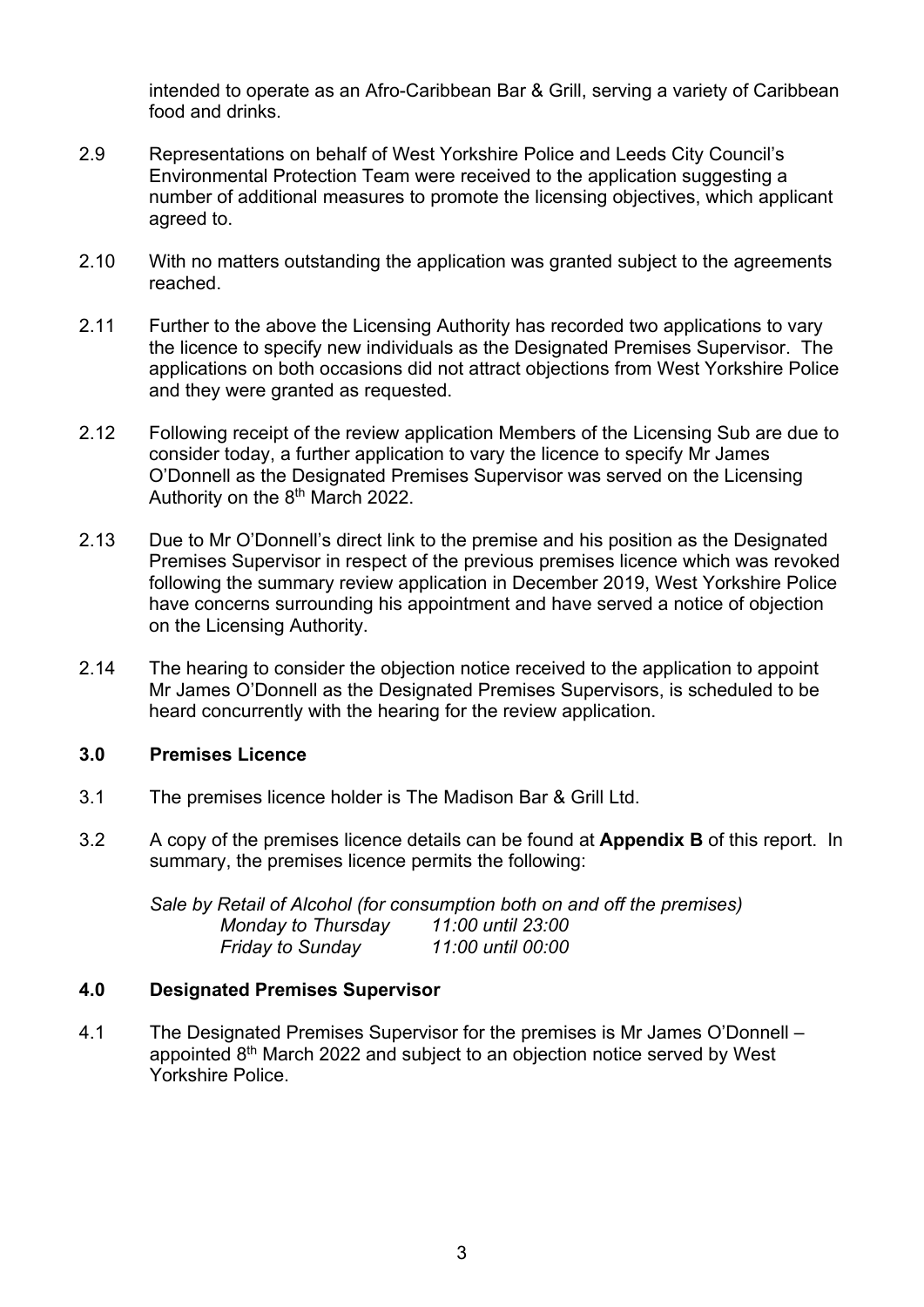## **5.0 Location**

5.1 A map which identifies the location of the premises is attached at **Appendix C**.

## **6.0 Main Issues**

- 6.1 The review is sought by the Licensing Authority as the premises has been continuously operating in breach of the conditions of its licence despite regular liaison and advice offered by both Leeds City Council and West Yorkshire Police.
- 6.2 Further information on the incidents leading to the review application being sought is available in the application and supporting documentation.

## **7.0 Relevant Representations/Letters of Support**

7.1 Under the Act representations/support can be received from responsible authorities and or other persons. Representations must be relevant and, in the case of other people, must not be frivolous or vexatious.

#### Representations in Support of the Review Application

- 7.2 Representations supporting the review application have been received from West Yorkshire Police and the Environmental Protection Team, in their capacity as responsible authorities.
- 7.3 Member's attention is drawn to a copy of the statement supplied by West Yorkshire Police at **Appendix D**.
- 7.4 The statement received on behalf of the Environmental Protection Team is available at **Appendix E**.

#### Representations in Support of the Premises

7.5 The Licensing Authority is in receipt of thirteen individual emails expressing support for the venue. In order to protect personal data, redacted copies of the representations are attached at **Appendix F** and original copies will be circulated to Members of the Licensing Sub Committee in advance of the hearing.

#### **8.0 Matters Relevant to the Application**

- 8.1 Members of the Licensing Sub Committee must make decisions which are appropriate to the promotion of the licensing objectives, which are:
	- the prevention of crime and disorder;
	- public safety:
	- the prevention of public nuisance; and
	- the protection of children from harm.
- 8.2 In making their decision Members are obliged to have regard to guidance issued under Section 182 of the Act (Statutory Guidance). A copy of the relevant section is attached at **Appendix G**. Members must also have regard to the Council's licensing policy, the relevant representations made and evidence they hear.